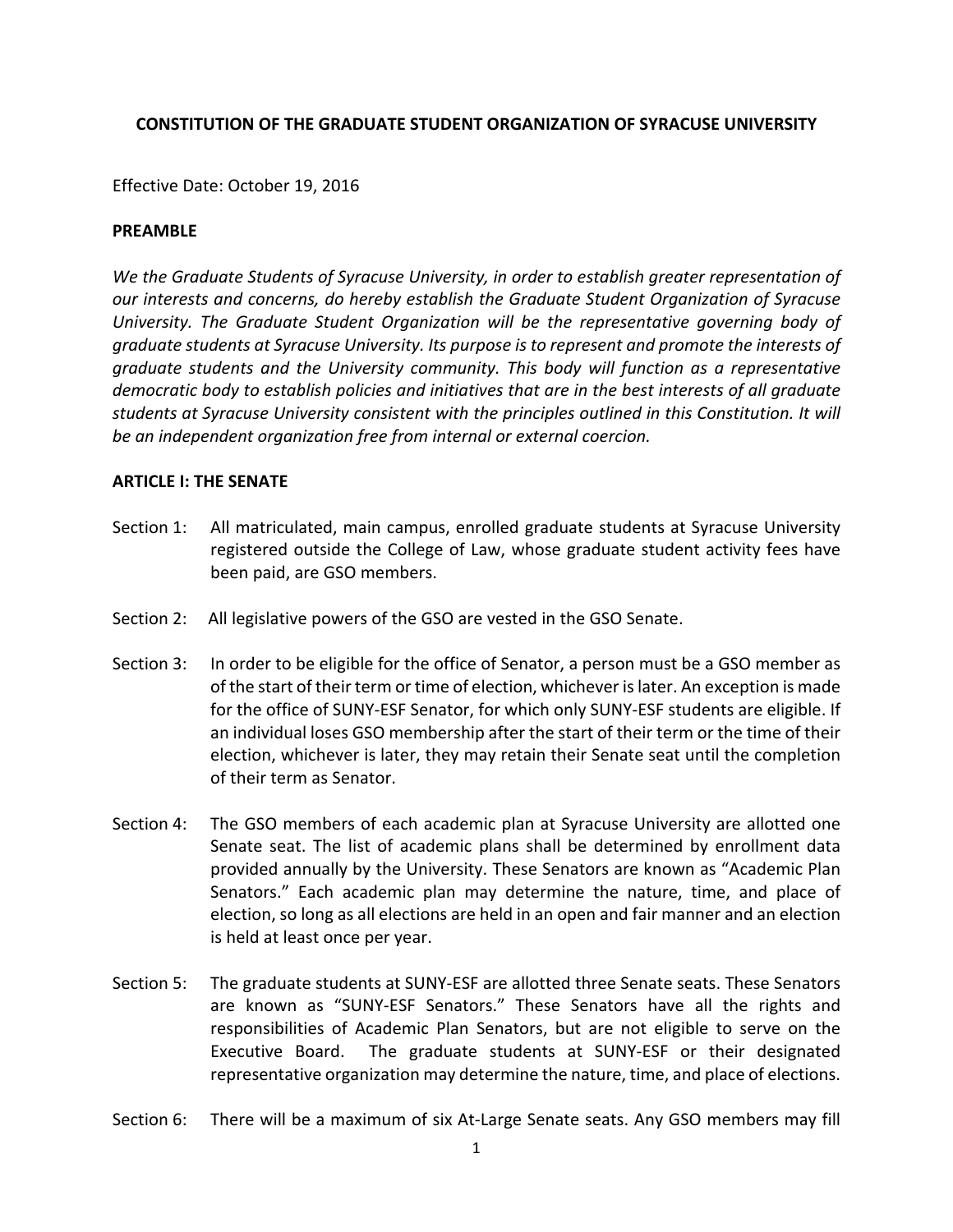these seats without restriction. The Senate will elect half of these seats in the annual Elections Special Meeting and all remaining unfilled seats at the first meeting of the fall semester.

- Section 7: There will be a number of University Senator seats as determined by the Office of the University Senate Recorder per the Bylaws of the University Senate. The Senate will elect half of these seats, rounded down, in the annual Elections Special Meeting and all remaining unfilled seats at the first meeting of the fall semester. University Senators will have seats in the GSO Senate as well as seats in the University Senate.
- Section 8: All elections for At-Large and University Senators shall be by preferential vote, voting on all seats of a class of Senator up for election simultaneously.
- Section 9: If there is a vacancy in an At-Large or University Senator seat, the Senate shall hold an election to fill the seat at its next Regular Meeting or a Special Meeting called for this purpose.
- Section 10: All Senators are required to attend Regular and Special meetings of the Senate. Academic Plan Senators may appoint a single alternate who may attend in their stead if absolutely necessary. All Academic Plan and At-Large Senators must serve on one standing committee, special committee, or in a liaison position. University Senators are required to attend meetings of the University Senate and serve on a University Senate Committee as designated by the University Senate.
	- (a) Any Senator who does not attend two consecutive Senate meetings, regardless of meeting type, will be removed from the Senate immediately at the conclusion of the second meeting he or she does not attend. The seat will then be vacant. Academic Plan Senators are considered to be in attendance if their designated alternate is in attendance.
	- (b) Any University Senator who does not attend two consecutive meetings of the University Senate shall likewise be removed. The roll listed within the published minutes of the University Senate shall be used as the definitive attendance list for this purpose.
	- (c) All Senators must complete any trainings required by the University in execution of New York Education Law 129-B.6447. Senators who have not completed such training by the second meeting after their election shall be removed from the Senate with their seat vacated.
- Section 11: No Senator shall have more than one vote.
- Section 12: The Senate shall be in session starting on its first meeting of the fall semester and ending on the last meeting of the succeeding spring semester. The Senate will meet at least ten times every academic year. Meetings must include eight Regular Meetings, a Budget Special Meeting, and an Elections Special Meeting. The first meeting of the fall semester must be a Regular Meeting.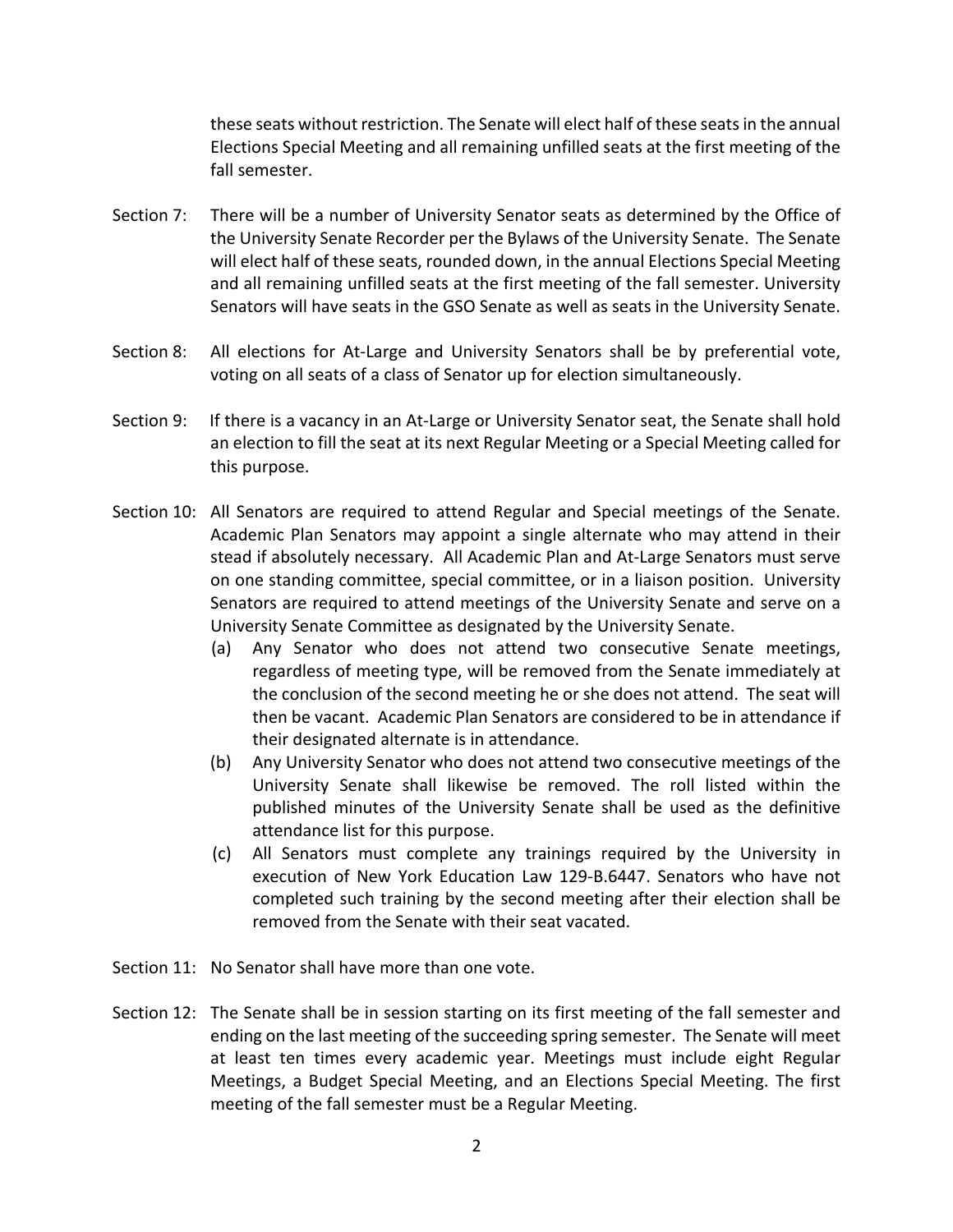- (a) Regular Meetings shall be announced as far in advance as possible to the entire GSO membership and Senate. There must be at least 14 days' notice of a Regular Meeting. The agenda of a Regular Meeting will be: (I) Roll Call, (II) Approval of Previous Meeting Minutes (unless there are no previous minutes to approve), (III) Executive Reports, (IV) Special Committee Reports, (V) Standing Committee Reports, (VI) Old Business, (VII) New Business, (VII) Announcements and Remarks, (VIII) Adjournment.
- (b) Special Meetings must be called with specific business or a specific topic as their agenda. No other business may be discussed or voted upon at a Special Meeting apart from its stated purpose. There must be at least seven days' notice of a Special Meeting, announced to the Senate. The agenda of a Special Meeting will be: (I) Roll Call, (II) Approval of Previous Meeting Minutes, (III) Conduct of Designated Special Business, (IV) Announcement and Remarks, (V) Adjournment. Relevant Executive and Committee reports may be made during part (III) of a Special Meeting.
- (c) The Vice President of Internal Affairs shall chair all Senate meetings. In all cases, the chair shall have a vote only in cases of a tie, regardless of whether the chair is a Senator or not.
- (d) At all Senate meetings, quorum shall be <sup>1</sup>% of the total number of Senators, excluding vacant seats, unless the Senate is voting on an impeachment or a Constitutional Amendment, per Article III Section 5(a) and Article IV Section 3.
- (e) The rules contained in the most recent edition of Robert's Rules of Order Newly Revised shall govern the Senate where they are not in conflict with the Constitution or Syracuse University policies.
- (f) All Senate meetings must be open to all GSO members, Senators, and Executive Board Officers, except in the case of Executive Sessions. The Senate may proceed into Executive Session for any portion of a meeting by majority vote, but such a vote must be by roll call. Guests may be invited to attend meetings but can be removed by a majority vote of the Senate.
- Section 13: The Senate shall have the power to:
	- (a) Represent the graduate students of Syracuse University comprising the GSO membership and speak on their behalf;
	- (b) Establish the position of the GSO on any matter of importance to graduate students;
	- (c) Make recommendations and draft resolutions to the University or other bodies on any matter of policy affecting graduate students;
	- (d) Set the priorities of the Executive Board, especially when advocating to the University on behalf of the graduate students;
	- (e) Create or authorize any programs of action to accomplish the goals and purposes of the GSO in serving the interests of graduate students except where jurisdiction is expressly denied by the rules and regulations of Syracuse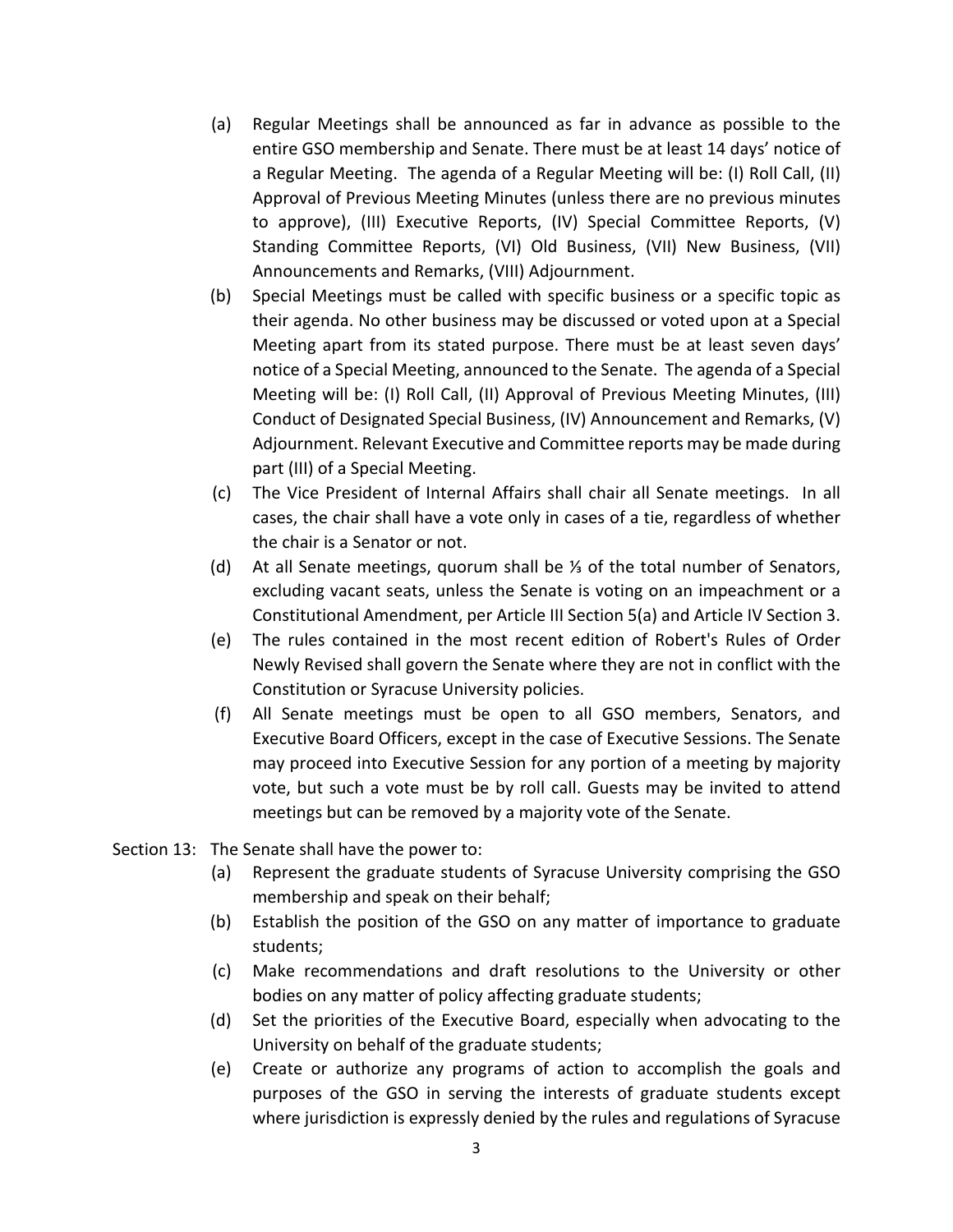University or where jurisdiction is granted by Syracuse University's judicial system;

- (f) Set the time and place of Senate meetings;
- (g) Create any Standing or Special Committees as it deems fit;
- (h) Request reports from any such committees created by the Senate;
- (i) Create positions inferior to the Executive Board and liaison positions between the GSO and other organizations;
- (j) Elect all At-Large and University Senators pursuant to the preceding sections;
- (k) Elect all Executive Officers, excepting the Executive Board's power of vacancy appointment, in which case the Senate shall have the power to approve such appointments as per Article II Section 2(d);
- (I) Call any Executive Officer before the Senate for a hearing;
- (m) Override any action, including a veto, of the Executive Board or any of its Officers by a <sup>3</sup>⁄<sub>3</sub> vote;
- (n) Serve as the exclusive forum for the impeachment of all Officers pursuant to Article III;
- (o) Remove a Senator from his or her seat by a  $\frac{2}{3}$  vote;
- (p) Call Special Meetings of the Senate pursuant to the restrictions within Section  $11(b)$ ;
- (q) Schedule Regular Meetings of the Senate if the Executive Board has not otherwise done so, pursuant to the restrictions within Section 11(a);
- (r) Raise or lower the graduate student activity fee, adhering to reasonable timing requirements on fee changes imposed by the University;
- (s) Allocate the graduate student activity fee in accordance with reasonable University policies and all applicable laws;
- (t) Amend the Constitution of the GSO pursuant to Article IV; and
- (u) Enact all measures necessary and proper in the fulfillment of these powers.
- Section 14: There will be a Finance Committee of the Senate which will provide advice and recommendations on fiscal matters as the Senate requests. In the Budget Special Meeting, the Senate will consider the Finance Committee's proposed annual budget, although it may dispose of it in the same manners as all other Senate business.
	- (a) All campus-wide Service Organizations and Recognized Student Organizations may argue their case for funding in front of the Senate. The Senate retains the right to place reasonable limits on the time allotted for such arguments.
	- (b) If the Senate has not approved any annual budget by April  $30<sup>th</sup>$  for the following academic year, then the annual budget as originally proposed by the Finance Committee shall be considered approved and in force.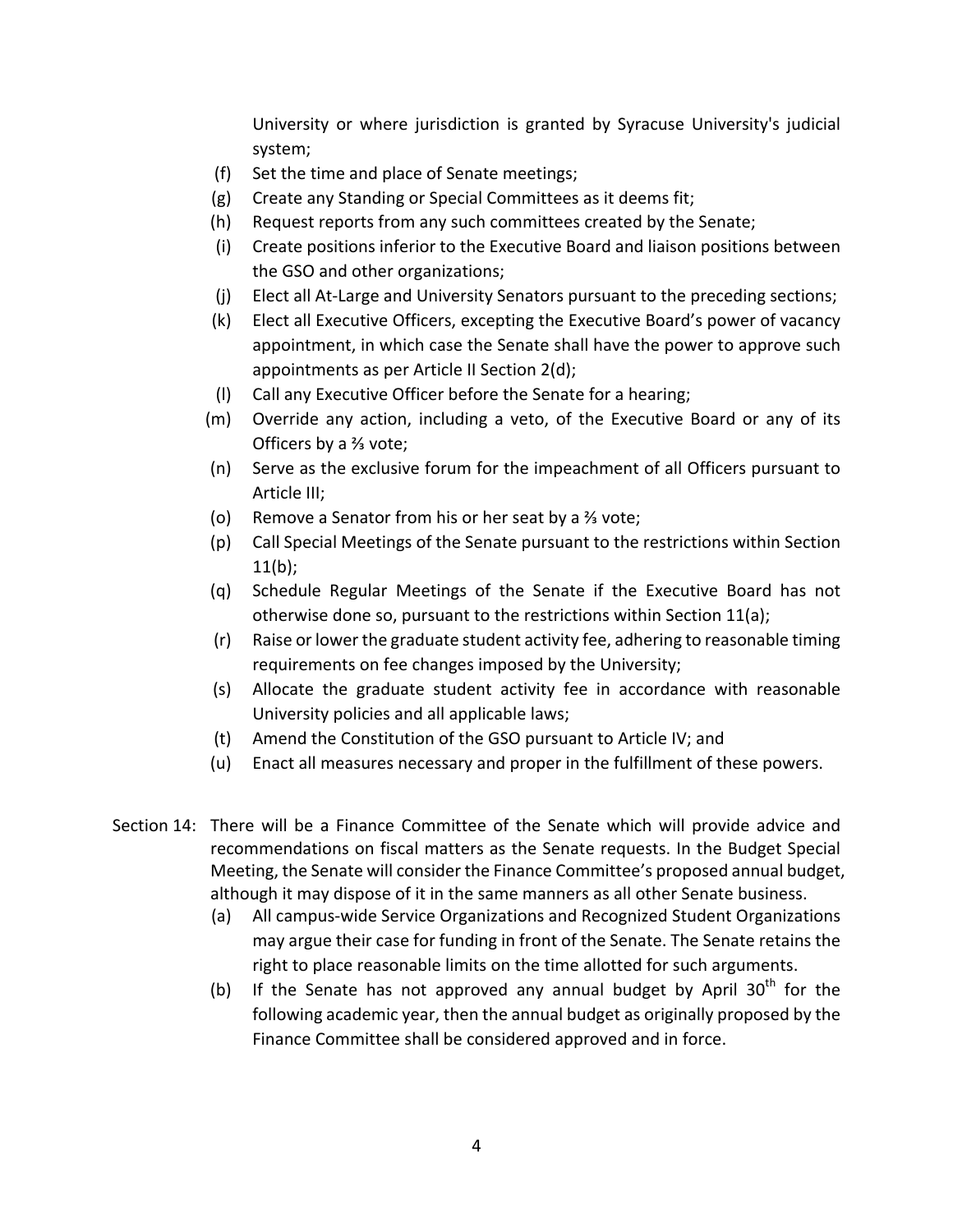#### **ARTICLE II: THE EXECUTIVE BOARD**

- Section 1: All executive powers of the GSO are vested in the Executive Board.
- Section 2: The Executive Board shall consist of six Executive Officers: President, Vice President of Internal Affairs, Vice President of External Affairs, Comptroller, Recording Secretary, and Financial Secretary.
	- (a) In order to be eligible to be an Executive Officer, a person must be a GSO member as of the start of their term or time of election, whichever is later. To be eligible to serve as President or Comptroller, one must also have previously served as a Senator or Executive Officer for at least one year.
	- (b) The President, Vice Presidents, and Comptroller shall be elected by the Senate at its Election Special Meeting in the academic year prior to the one in which they will serve.
	- (c) The Recording and Financial Secretaries shall be elected by the Senate at the first meeting of the academic year during which they will serve.
	- (d) Thereafter, vacancies in the Executive Board shall be filled by the Executive Board, which must be approved by the Senate at its next Regular Meeting or a Special Meeting call for that purpose. If not approved, or if the Executive Board declines to make an appointment, the Senate shall fill the vacancy at any Regular Meeting or Special Meeting called for that purpose. If in any Regular or Special Meeting called to approve an appointment by the Executive Board, the Senate rejects the appointment, they may immediately hold an election for the vacant position(s).
	- (e) In any election for an Executive Officer, preferential voting will be used.
	- (f) The President, Vice Presidents, and Comptroller shall hold office from June  $1<sup>st</sup>$ of the year in which they are elected, or once elected if their election occurs after June  $1<sup>st</sup>$ , until the following May 31<sup>st</sup>.
	- (g) The Secretaries shall hold office immediately upon election until the following May  $31<sup>st</sup>$ .
	- (h) No person shall serve more than two terms in any single position on the Executive Board.
	- (i) Executive Officers, during their terms in office, may simultaneously be Senators.
	- (j) Each Officer may receive a stipend for the year in which the Officer serves, if the Senate so directs.
	- (k) Executive Officers are expected to be students in residence at Syracuse University's main campus in Syracuse, NY during their term in office. In the event that their studies or other activities call them away from campus, periods of absence greater than two weeks must be reported to the GSO Senate, unless such absence occurs strictly during the winter break.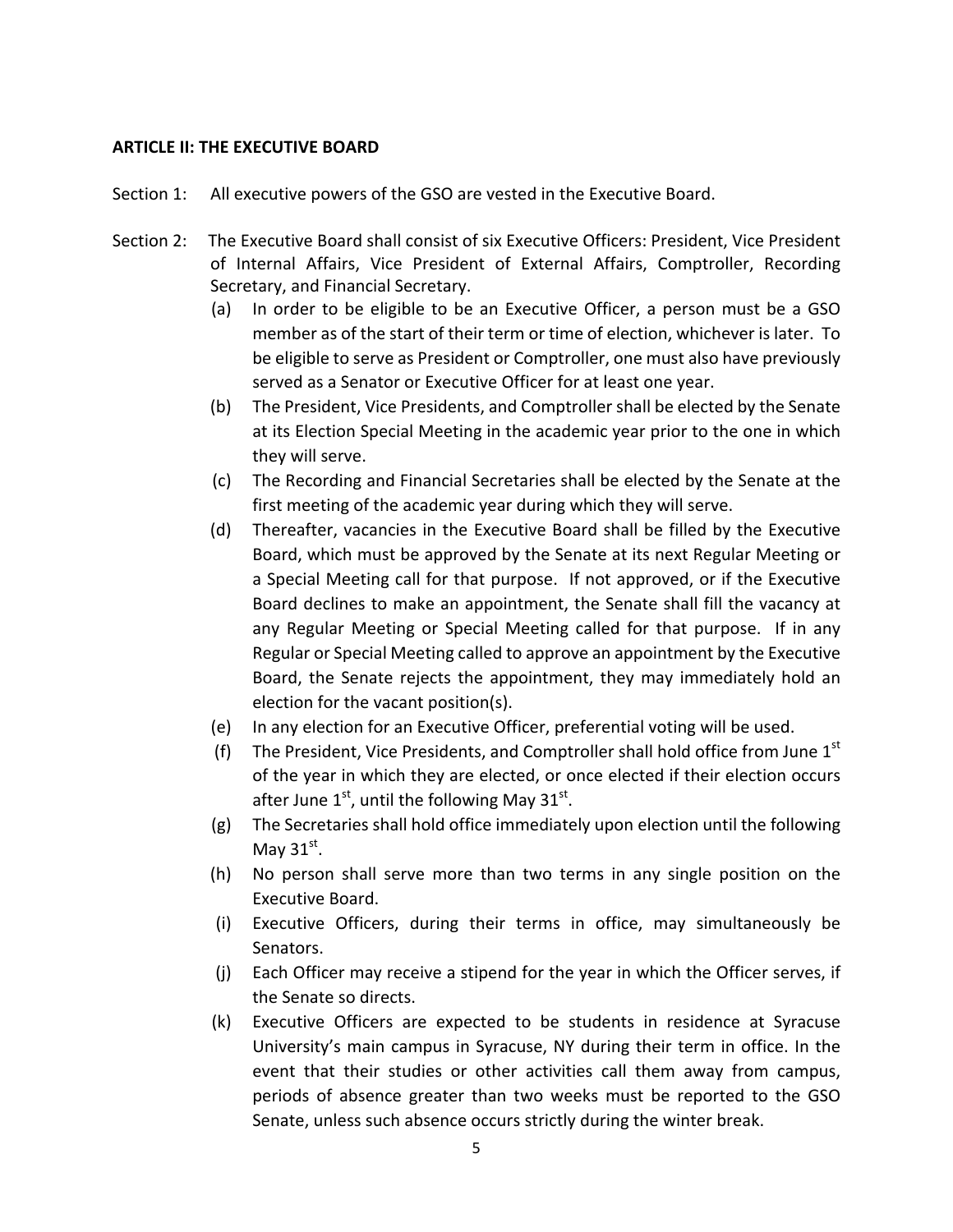- Section 3: The duties, powers, and functions of the Executive Board.
	- (a) The rules concerning committees and boards contained in the most recent edition of Robert's Rules of Order Newly Revised shall govern the Executive Board where they are not in conflict with the Constitution or Syracuse University policies.
	- (b) Quorum for all actions shall be a majority of Executive Officers, excluding vacancies.
	- (c) The Executive Board shall:
		- (i) Take over the duties of any vacant office, delegating such responsibilities and powers as the Board sees fit to the remaining Executive Officers;
		- (ii) Assist and give advice to the President as necessary;
		- (iii) Assist the President in implementing all policies, directives, and resolutions of the Senate:
		- (iv) Have the power to act on emergency requests for funding not over \$1000 when the GSO Senate may not take action in a timely manner and report such actions to the Senate at the next Regular Meeting;
		- (v) Attend all meetings of the Senate unless excused by the Senate;
		- (vi) Establish the place and time of Senate Meetings, unless the Senate otherwise directs by majority vote;
		- (vii) Have the power to call Special Meetings of the Senate, pursuant to Article I Section 12(b); and
		- (viii) Have the power to veto motions and resolutions passed by the Senate within five days of their passage and report such actions as expeditiously as possible and at the next Regular or Special Meeting of the Senate. The Executive Board does not have the power to veto an annual budget.
- Section 4: The President shall:
	- (a) Serve as Chief Executive of the GSO and oversee its budget and operations;
	- (b) Represent graduate students and the GSO to the Board of Trustees of the University, to the University administration, and to the Graduate School;
	- (c) Prepare regular reports to the Board of Trustees in consultation with the Executive Board, which shall be made public on the GSO website;
	- (d) Advocate on behalf of graduate students to the University administration;
	- (e) Advocate for graduate student representation on University-wide ad hoc and other committees, task forces, and working groups, and shall serve on the same as needed, or appoint a GSO member otherwise;
	- (f) With the cooperation of the Student Association, meet with the leadership of the Student Association;
	- (g) Present executive reports to the Senate at all Regular Meetings;
	- (h) Faithfully implement all policies, directives, and resolutions of the Senate;
	- (i) Submit resolutions and other motions from the Senate to other units of the University as is deemed prudent or when directed to by the Senate;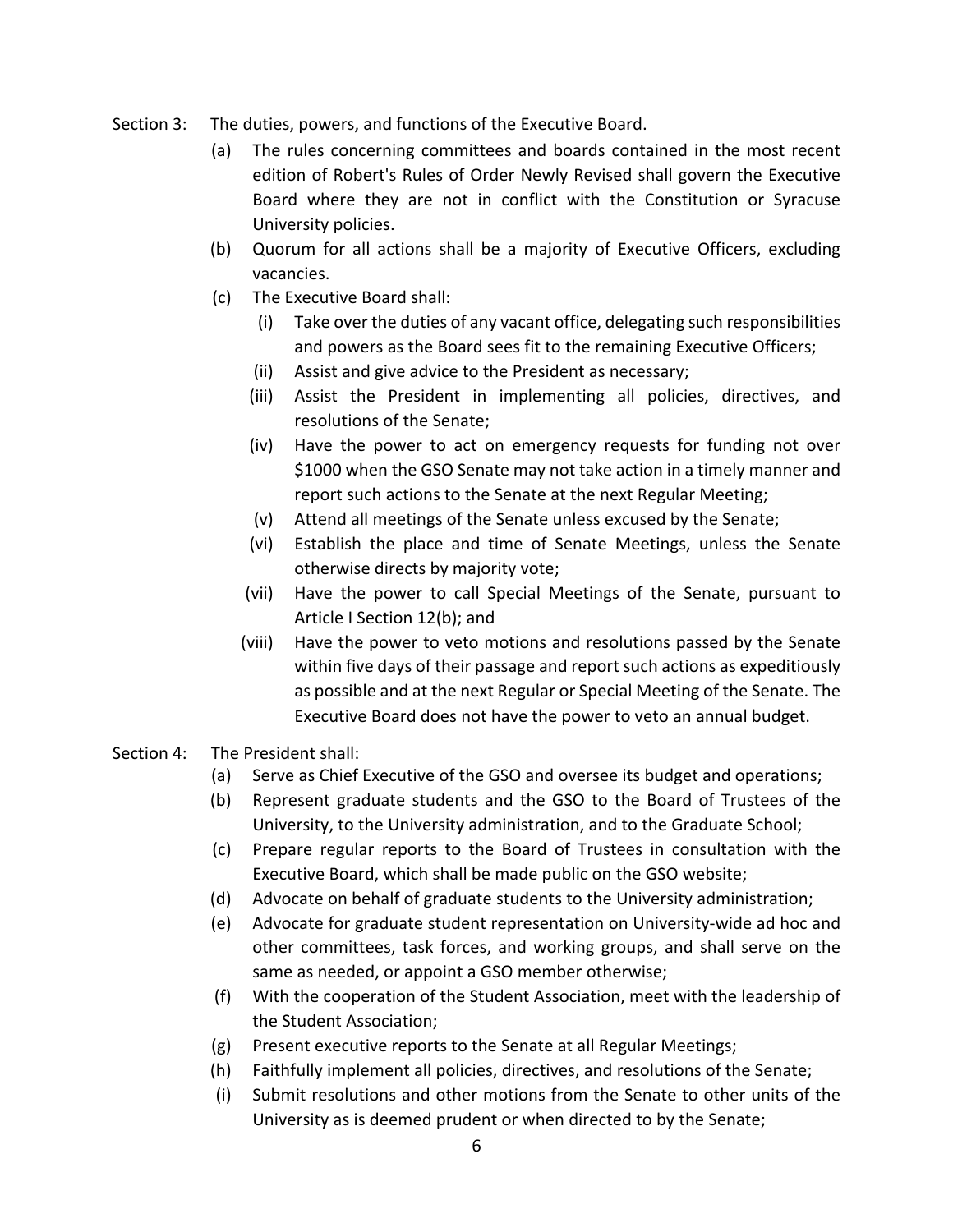- (j) Submit legislation to the Senate from other units of the University as is deemed prudent;
- $(k)$  Have the right to make motions before the Senate without the need of a second;
- (I) Appoint all staff and lesser officers the Senate may create;
- (m) Serve as the Executive Board chair, and call regular meetings thereof;
- (n) Have the power to enter into agreements and contracts with agencies and organizations on behalf of the GSO as authorized by the Senate to the extent allowed by law;
- (o) Manage any staff and other non-elected positions within the GSO;
- (p) Serve as an ex officio member of all GSO committees, except the Committee on Impeachment; and
- (q) Serve in the University Senate in the event that one of the GSO's allotted seats is not filled, and as an ex officio member of the University Senate otherwise.
- Section 5: The Vice President of Internal Affairs shall:
	- (a) Serve as the Chair of the GSO Senate;
	- (b) Establish clear and consistent rules on the recognition of Academic Plan Senators;
	- (c) Have the power to certify the election of Academic Plan Senators;
	- (d) Maintain a list of all academic plans, the list of Senators, and oversee the maintenance of Senate roll and attendance records;
	- (e) Set and promulgate the agenda for Senate meetings, and serve as chair of an Agenda Committee or other similar body the Senate creates;
	- (f) Serve as the President with all powers and privileges therein during absence, infirmity, or incapacity of the President;
	- (g) Serve as ex officio member of all GSO committees, except the Committee on Impeachment;
	- (h) Appoint all committee members and committee chairs, except as otherwise stated in this Constitution, and except the Committee on Impeachment;
	- (i) Oversee all GSO committees and liaisons, including maintaining regular communication with them, and report to the President and Senate the status of the committees and liaisons;
	- $(i)$  Serve on a GSO committee or as a liaison in the event that a necessary position is not filled;
	- (k) Serve in the University Senate in the event that one of the GSO's allotted seats is not filled
	- (I) Manage the registration of recognized student organizations with the GSO and represent the GSO to all other University bodies with oversight of student organizations as necessary; and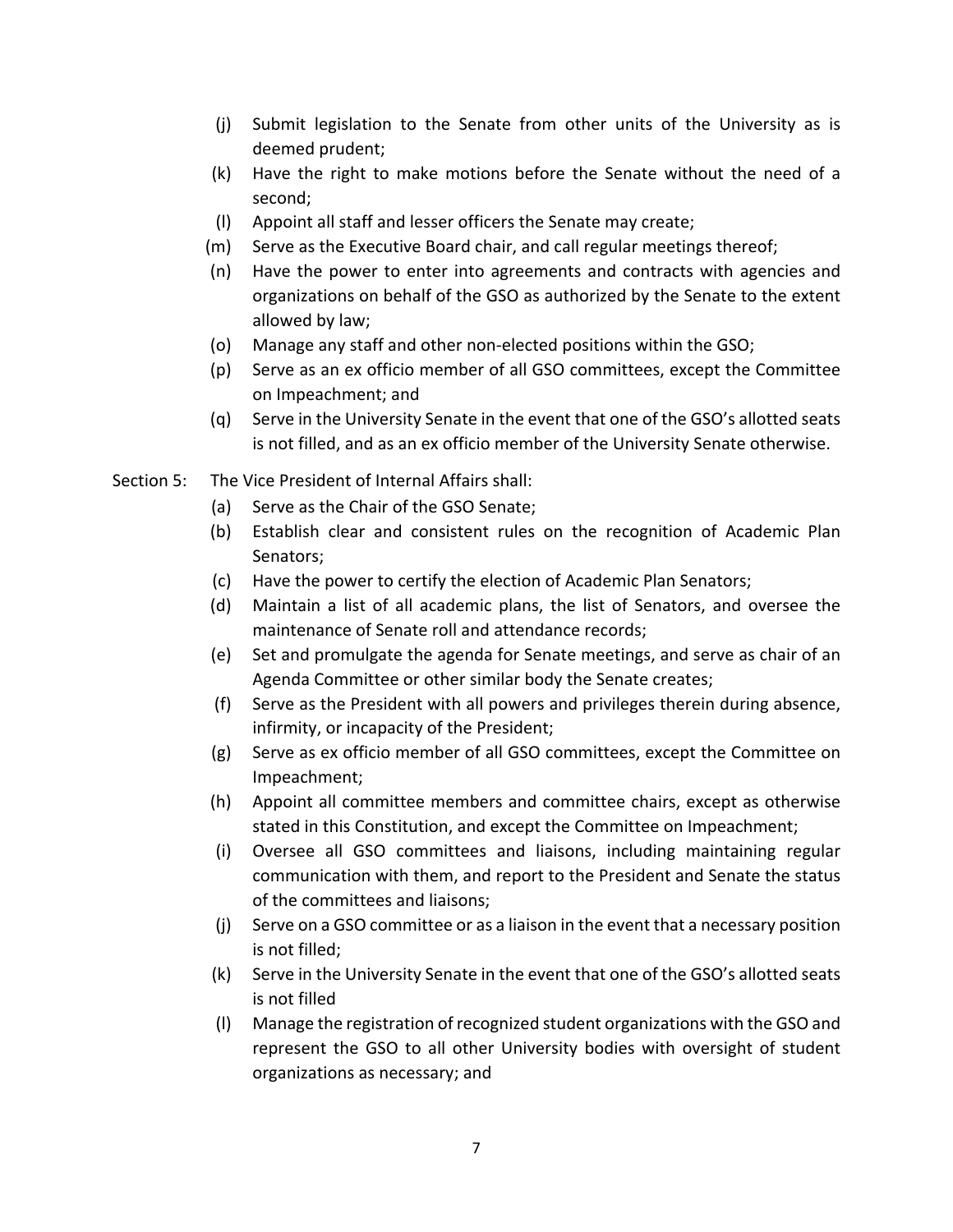- (m) Assist the President in managing any staff and other appointed positions within the GSO.
- Section 6: The Vice President of External Affairs shall:
	- (a) Serve as Chair of all Standing Committees dealing with outreach and event planning;
	- (b) Recruit Senators from academic plans without representation;
	- (c) Organize GSO events, working toward increasing the visibility of the GSO in the University community;
	- (d) Inform graduate students, especially incoming graduate students, about the GSO;
	- (e) Serve on a GSO committee or as a liaison in the event that a necessary position is not filled; and
	- (f) Serve in the University Senate in the event that one of the GSO's allotted seats is not filled.

### Section 7: The Comptroller shall:

- (a) Maintain current and accurate financial records of the GSO;
- (b) Oversee the work of the Financial Secretary;
- (c) Submit written financial reports to the Senate, including:
- (d) At the first Regular Meeting, an overview of the annual budget passed in the previous academic year, including any updates and emergency spending throughout the summer;
- (e) At all Regular Meetings, any pending funding requests, including the recommendations of the Finance Committee and balance of funds available for such funding; and
- (f) At the Budget Special Meeting, an account of funds allocated in the previous budget but not spent;
- (g) Serve as chair of the Finance Committee;
- (h) Prepare the annual budget for the Budget Special Meeting, which must have been approved by the Finance Committee;
- (i) Serve on the University Senate in one of the seats allotted to the GSO, and in that position, serve on the Budget and Fiscal Committee of the same body; and
- (j) Assist in overseeing any bookkeeping or accounting staff, or similar appointed positions.
- Section 8: The Recording Secretary shall:
	- (a) Record the minutes at all Senate Meetings;
	- (b) Publicly post the minutes of Senate Meetings, excepting any portions in Executive Session, and send the minutes to the Senate;
	- (c) Maintain the rolls at each Senate Meeting, and maintain an archive of the same;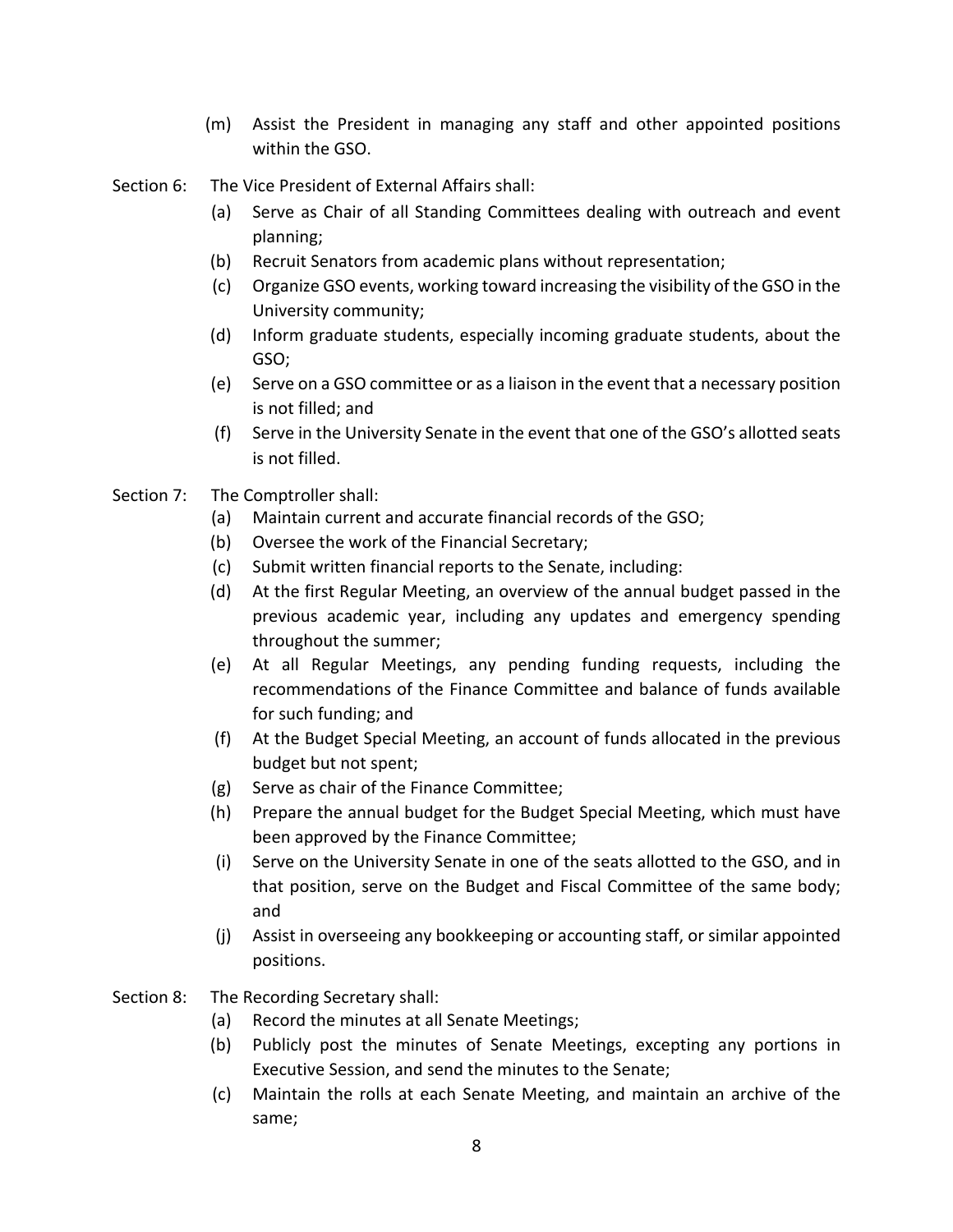- (d) In coordination with the Vice President of Internal Affairs, publish a list of current Senators and their contact information:
- (e) Maintain an email list of Senators;
- (f) Maintain a list of all GSO standing committees, other committees, and liaison positions;
- (g) Work with all GSO grant program committees or other similar GSO committees to process all applications and other paperwork and correspondence;
- (h) Maintain the GSO's various public documents and forms, and update them as needed, in consultation with the Executive Board or the relevant committees;
- $(i)$  Serve on a GSO committee or as a liaison in the event that a necessary position is not filled; and
- $(i)$  Serve in the University Senate in the event that one of the GSO's allotted seats is not filled.
- Section 9: The Financial Secretary shall:
	- (a) Keep records of all payments made and received on the accounts of the GSO, the accounts of graduate student organizations registered with the GSO, and those departments with a funding allocation;
	- (b) Process all reimbursements and other routine financial paperwork;
	- (c) Assist the Comptroller in his or her duties, including maintaining accurate financial records, creating reports to the Senate, and creating the annual budget proposal;
	- (d) Serve as vice chair of the Finance Committee;
	- (e) Serve on a GSO committee or as a liaison in the event that a necessary position is not filled; and
	- (f) Serve in the University Senate in the event that one of the GSO's allotted seats is not filled.

# **ARTICLE III: IMPEACHMENT OF OFFICERS**

- Section 1: The Senate has the sole power to impeach any Officer or other official of the GSO.
- Section 2: An article of impeachment may be brought by any Executive Board member or ten Senators. Articles of impeachment shall either be brought to the President or the Executive Board as a whole or presented to the chair of the Senate at any Regular or Special Meeting.
- Section 3: Once an article of impeachment is received, the Senate shall appoint a Committee on Impeachment at its next Regular Meeting, specifying the members and chair.
- Section 4: The Committee on Impeachment shall interview those bringing the articles and the Officer or official in question as well as any others the committee may deem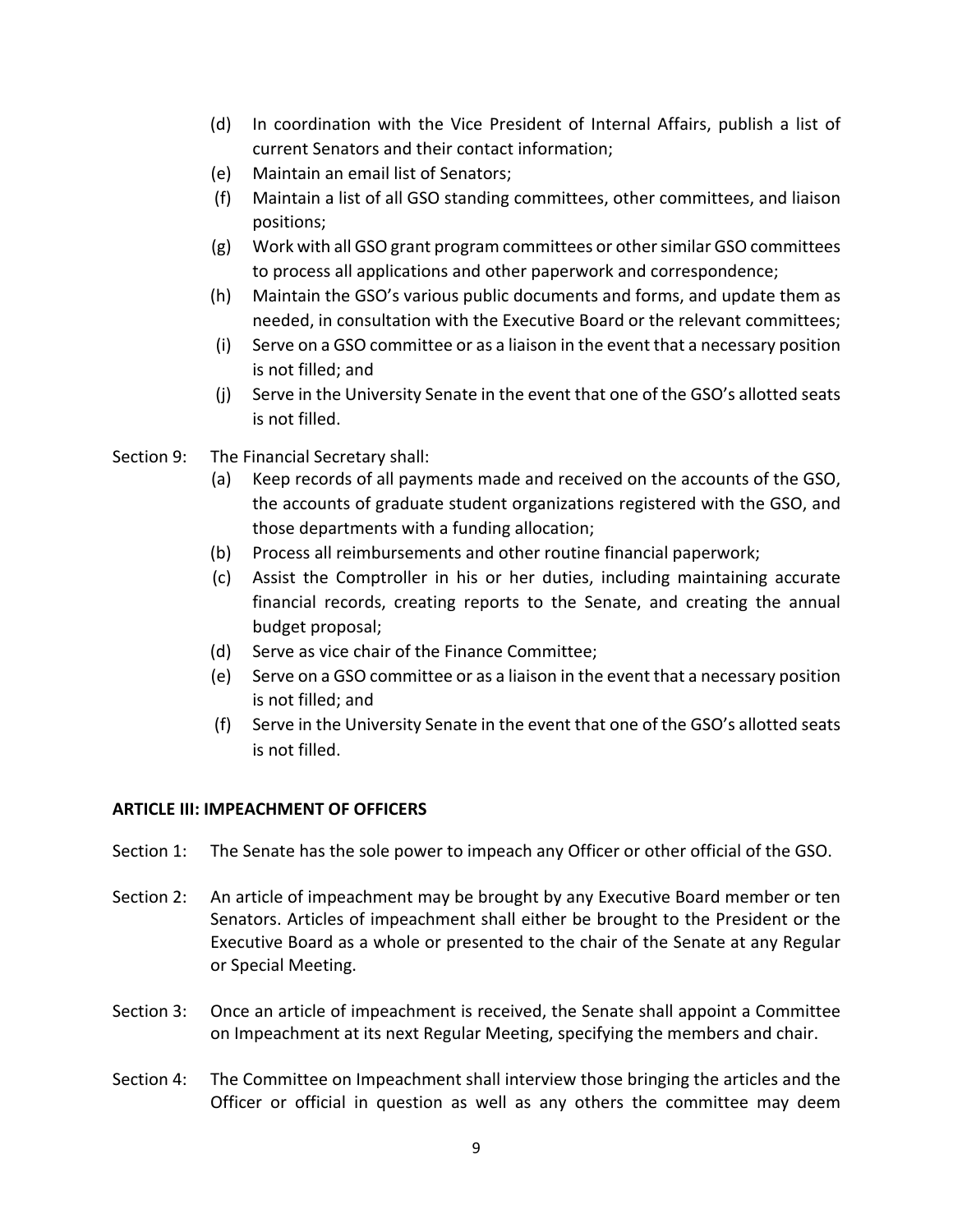informative. The committee shall make a public recommendation within ten academic days of its appointment.

- (a) In making its recommendation, the Committee must vote by roll, and be published in the Committee's minutes, which must be publicly available once the recommendation is made.
- (b) The Committee may recommend that the Senate (I) take no action, (II) censure the Officer or official, or (III) remove the Officer or official.
- (c) An academic day is defined as any day in the fall or spring semesters with scheduled class meetings.
- Section 5: Once the Committee on Impeachment has made a recommendation, a Special Meeting of the Senate shall be called, to be held no later than ten academic days after the committee issues its recommendation, pursuant to Article I Section  $12(b)$ .
	- (a) The Senate shall consider the committee's recommendation and take such action as it sees fit. Removal of an Officer requires a  $\frac{2}{3}$  majority. When sitting for such a vote, quorum is a majority of Senators, excluding vacant seats.

### **ARTICLE IV: AMENDMENTS**

- Section 1: Amendments to the Constitution may be proposed by any Senator or by a petition signed by 30 graduate students. Signatures must come from students from at least three different schools or colleges.
- Section 2: Proposed amendments may be considered either at a Regular or Special Meeting.
	- (a) To be considered at a Regular Meeting, the amendment must be presented to the chair of the Senate at the preceding Regular Meeting.
	- (b) To be considered at a Special Meeting, the amendment and notice of the meeting must be sent to all Senators at least 14 days before the Special Meeting.
- Section 3: Amendments to the Constitution require a  $\frac{3}{4}$  vote. When sitting for this vote, quorum is a majority of Senators, excluding vacant seats.
- Section 4: Amendments shall be in the form of in-line edits to this Constitution. Resolutions of amendment must have an effective date.

#### **ARTICLE V: MISCELLANEOUS**

- Section 1: The name of this organization will be the Graduate Student Organization of Syracuse University, also called the Graduate Student Organization, and also referred to as the GSO.
- Section 2: Graduate students at SUNY-ESF shall pay a portion of the total student fee as